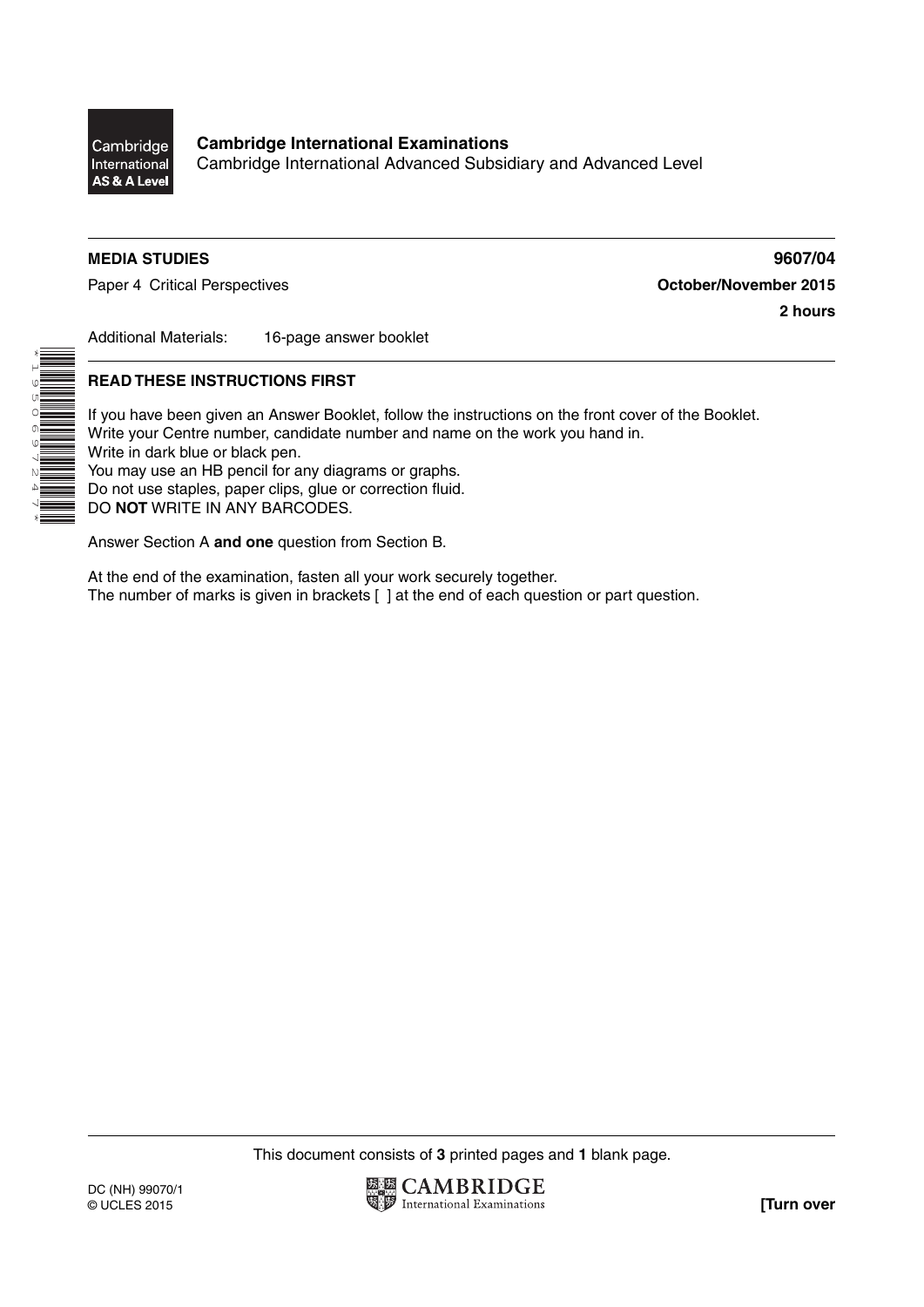### **Section A: Evaluation of skills development**

*In this section you need to write about your work for the Foundation Portfolio and Advanced Portfolio components. You must answer both 1(a) and 1(b).*

**1 (a)** Assess the importance of research and planning in the development of your production work.

[25]

 **(b)** Analyse one of your productions using the concept of genre. [25]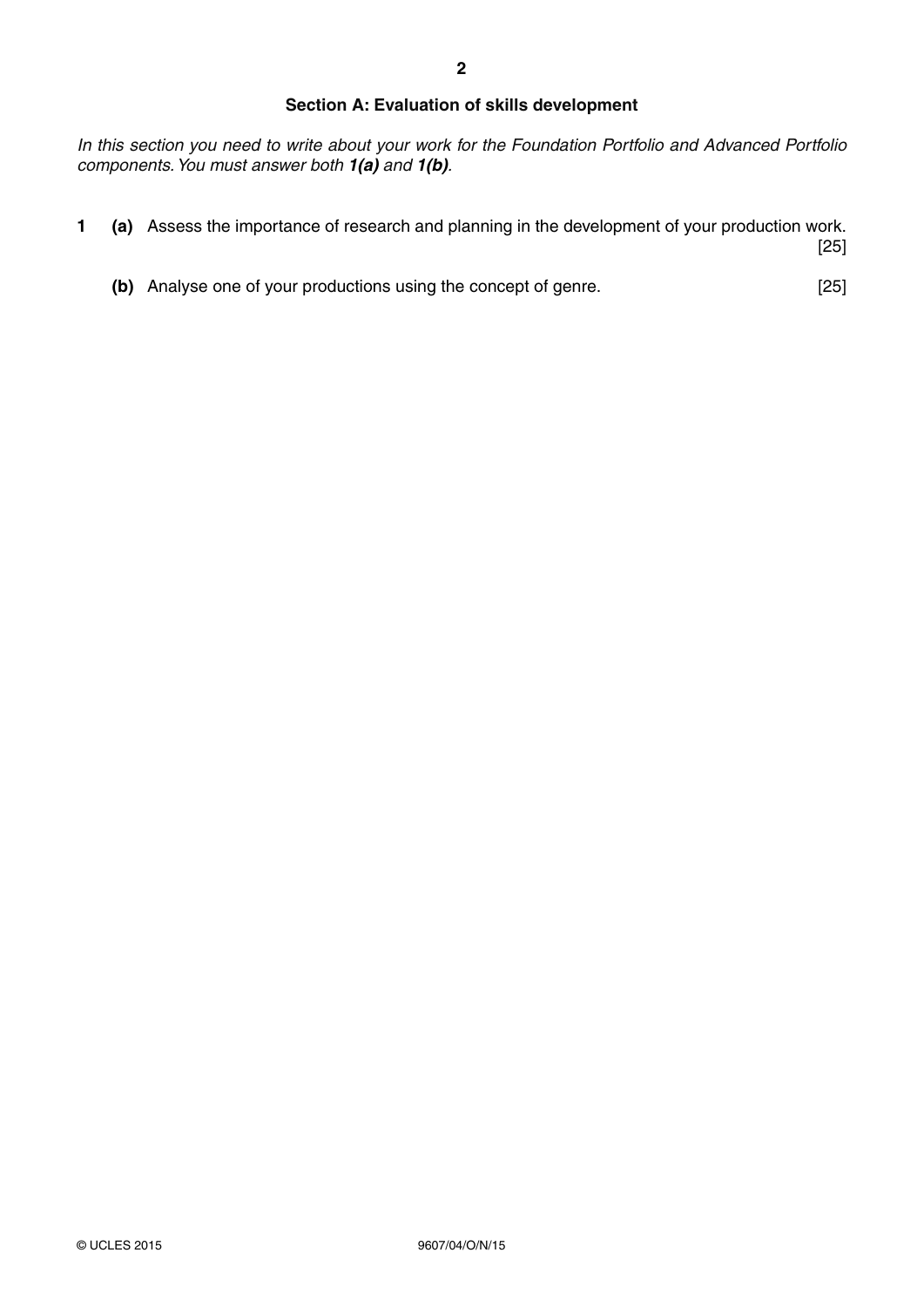#### **Section B: Contemporary media issues**

Answer **one** question from Section B.

*You should refer to at least two different media and support your answer with reference to contemporary examples.*

# **Contemporary media regulation 2** How far do changes to the regulation of the media reflect broader social changes? [50] **OR 3** "Technological change in the media requires changes in media regulation." Discuss. [50] **Global media 4** How far might the globalisation of contemporary media be regarded as a problem? [50] **OR 5** To what extent have globalised media transformed production? [50] **Media and collective identity 6** Discuss the different ways in which the media represent a social group you have studied. [50] **OR 7 How far can it be said that human identity is always mediated?** [50] **Media in the online age 8** Discuss the relationship between online media and democracy. [50] **OR 9** Evaluate the ways in which media producers make use of convergence. [50] **Post-modern media 10** "Nothing is certain for the audience in the post-modern text." How far do you agree with this statement? [50] **OR**

**11** How far do post-modern media challenge the conventions of representation? [50]